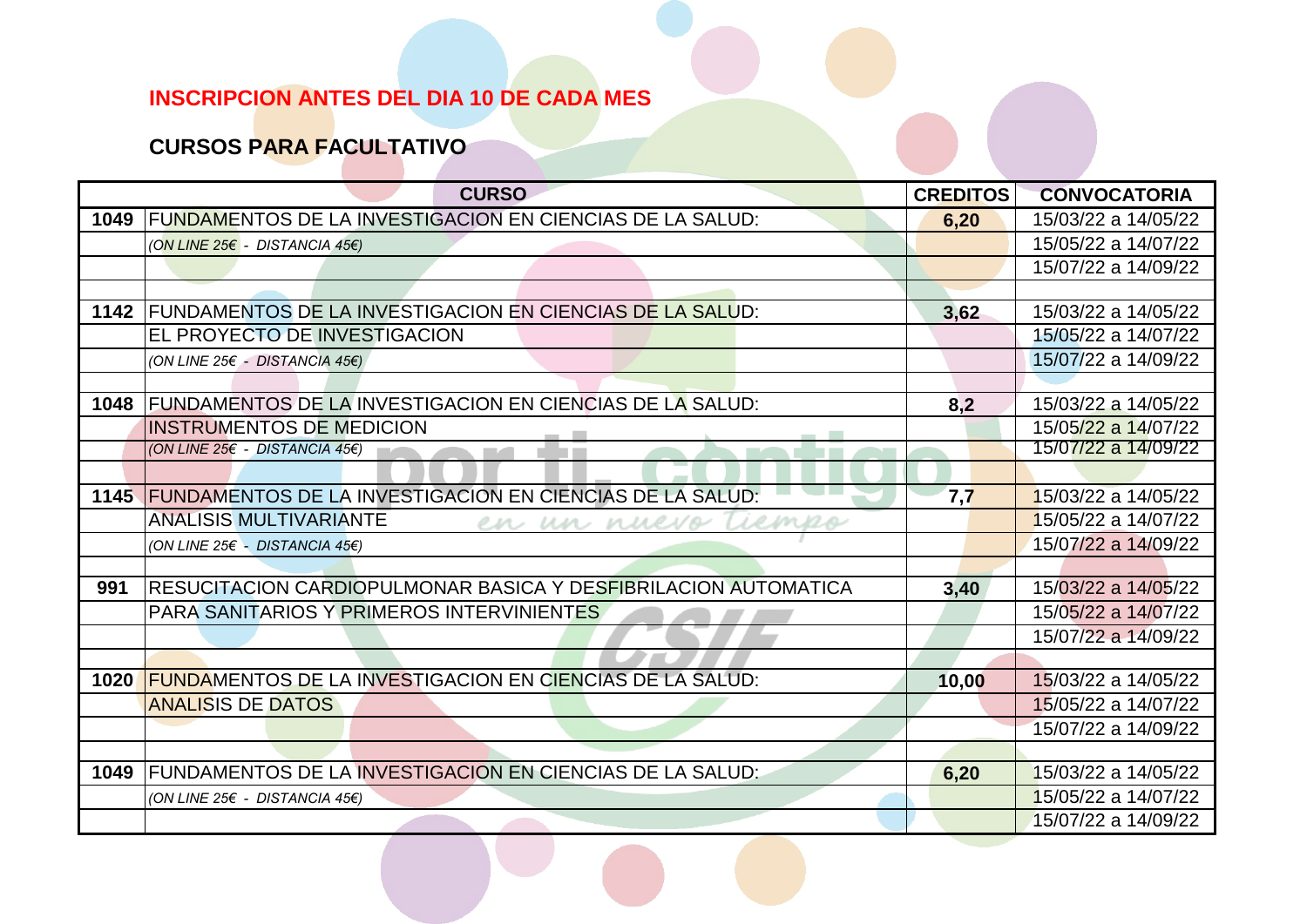#### **CURSOS PARA ENFERMERIA**

|      | <b>CURSO</b>                                                    | <b>CREDITOS</b> | <b>CONVOCATORIA</b> |
|------|-----------------------------------------------------------------|-----------------|---------------------|
|      |                                                                 |                 |                     |
| 1056 | <b>PROCEDIMIENTOS DE ENFERMERIA EN EL ENVEJECIMIENTO</b>        | 7,4             | 15/03/22 a 14/05/22 |
|      | (ON LINE 25 $\epsilon$ )                                        |                 | 15/05/22 a 14/07/22 |
|      |                                                                 |                 | 15/07/22 a 14/09/22 |
|      |                                                                 |                 |                     |
|      |                                                                 |                 |                     |
| 1020 | FUNDAMENTOS DE LA INVESTIGACION EN CIENCIAS DE LA SALUD:        | 10,00           | 15/03/22 a 14/05/22 |
|      | <b>ANALISIS DE DATOS</b>                                        |                 | 15/05/22 a 14/07/22 |
|      |                                                                 |                 | 15/07/22 a 14/09/22 |
|      |                                                                 |                 |                     |
|      |                                                                 |                 |                     |
| 1142 | <b>FUNDAMENTOS DE LA INVESTIGACION EN CIENCIAS DE LA SALUD:</b> | 3,62            | 15/03/22 a 14/05/22 |
|      | EL PROYECTO DE INVESTIGACION<br>Un unevel marsh                 |                 | 15/05/22 a 14/07/22 |
|      | (ON LINE 25€ - DISTANCIA 45€)                                   |                 | 15/07/22 a 14/09/22 |
|      |                                                                 |                 |                     |
|      |                                                                 |                 |                     |
| 1049 | FUNDAMENTOS DE LA INVESTIGACION EN CIENCIAS DE LA SALUD:        | 6,20            | 15/03/22 a 14/05/22 |
|      | (ON LINE 25€ - DISTANCIA 45€)                                   |                 | 15/05/22 a 14/07/22 |
|      |                                                                 |                 | 15/07/22 a 14/09/22 |
|      |                                                                 |                 |                     |
|      |                                                                 |                 |                     |
| 1048 | <b>FUNDAMENTOS DE LA INVESTIGACION EN CIENCIAS DE LA SALUD:</b> | 8,20            | 15/03/22 a 14/05/22 |
|      | <b>INSTRUMENTOS DE MEDICION</b>                                 |                 | 15/05/22 a 14/07/22 |
|      |                                                                 |                 | 15/07/22 a 14/09/22 |
|      |                                                                 |                 |                     |
|      |                                                                 |                 |                     |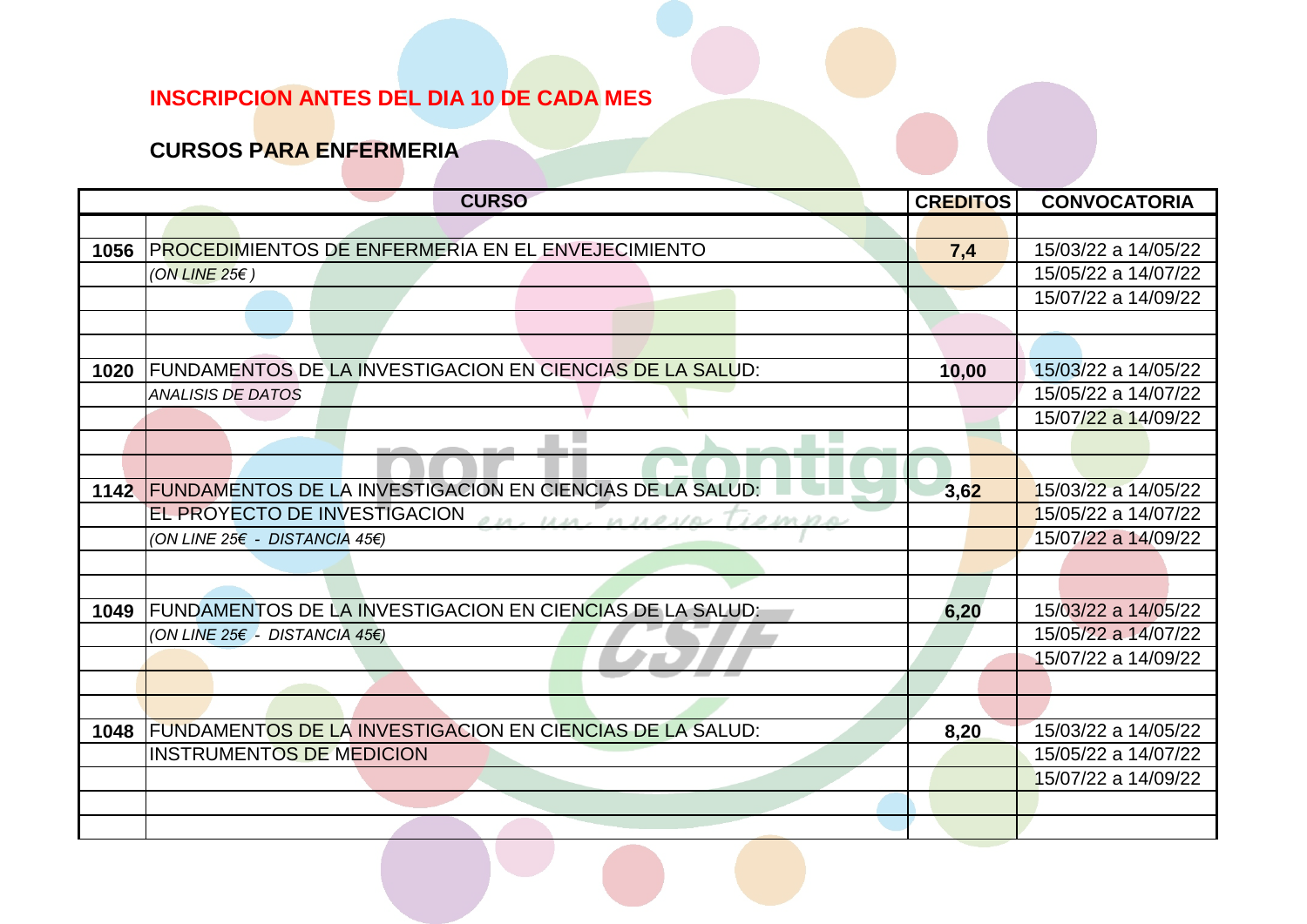| 1041 | TERAPEÚTI <mark>CA ENFE</mark> RMERA EN EL ENVEJECIMIENTO PATOLOGICO | 5,50 | 15/03/22 a 14/05/22 |
|------|----------------------------------------------------------------------|------|---------------------|
|      |                                                                      |      | 15/05/22 a 14/07/22 |
|      |                                                                      |      | 15/07/22 a 14/09/22 |
|      |                                                                      |      |                     |
|      |                                                                      |      |                     |
| 1073 | EDUCACION PARA LA SALUD E INTERVENCION COMUNITARIA PARA              | 4,9  | 15/03/22 a 14/05/22 |
|      | <b>ENFERMERIA</b>                                                    |      | 15/05/22 a 14/07/22 |
|      |                                                                      |      | 15/07/22 a 14/09/22 |
|      |                                                                      |      |                     |
|      |                                                                      |      |                     |
| 1145 | FUNDAMENTOS DE LA INVESTIGACION EN CIENCIAS DE LA SALUD:             | 7,7  | 15/03/22 a 14/05/22 |
|      | <b>ANALISIS MULTIVARIANTE</b>                                        |      | 15/05/22 a 14/07/22 |
|      |                                                                      |      | 15/07/22 a 14/09/22 |
|      | ٠                                                                    |      |                     |
|      |                                                                      |      |                     |
| 1155 | ACTUALIZACION DE LOS CUIDADOS DE ENFERMERIA A LAS                    | 3,8  | 15/03/22 a 14/05/22 |
|      | <b>PERSONAS OSTOMIZADAS</b>                                          |      | 15/05/22 a 14/07/22 |
|      |                                                                      |      | 15/07/22 a 14/09/22 |
|      |                                                                      |      |                     |
|      |                                                                      |      |                     |
| 991  | RESUCITACION CARDIOPULMONAR BASICA Y DESFIBRILACION AUTOMATICA       | 3,40 | 15/03/22 a 14/05/22 |
|      | PARA SANITARIOS Y PRIMEROS INTERVINIENTES                            |      | 15/05/22 a 14/07/22 |
|      |                                                                      |      | 15/07/22 a 14/09/22 |
|      |                                                                      |      |                     |

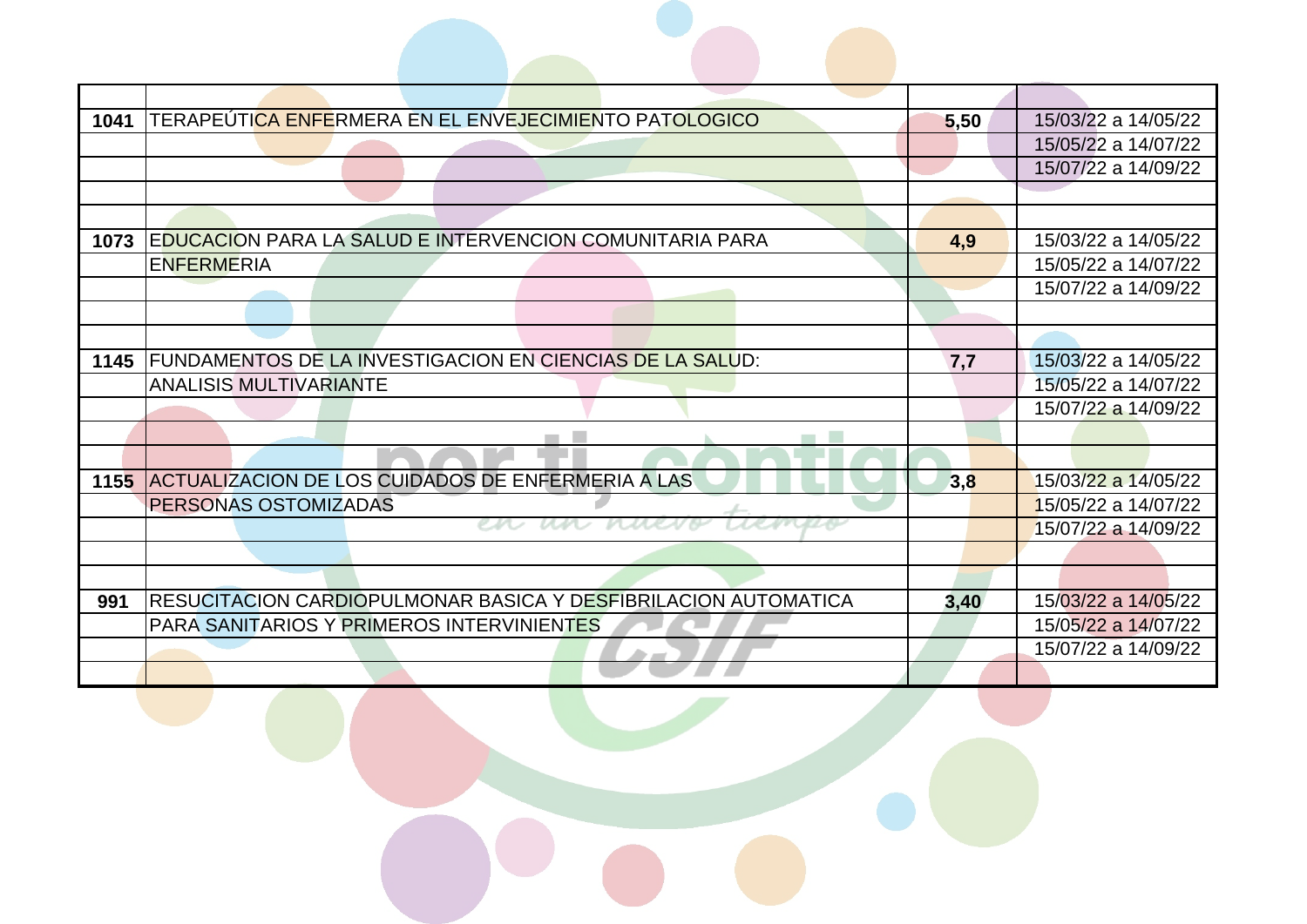#### **CURSOS PARA FISIOTERAPEUTA**

|      | <b>CURSO</b>                                                    | <b>CREDITOS</b> | <b>CONVOCATORIA</b> |
|------|-----------------------------------------------------------------|-----------------|---------------------|
|      |                                                                 |                 |                     |
| 1142 | <b>FUNDAMENTOS DE LA INVESTIGACION EN CIENCIAS DE LA SALUD:</b> | 3,62            | 15/03/22 a 14/05/22 |
|      | EL PROYECTO DE INVESTIGACION                                    |                 | 15/05/22 a 14/07/22 |
|      | (ON LINE 25€ - DISTANCIA 45€)                                   |                 | 15/07/22 a 14/09/22 |
|      |                                                                 |                 |                     |
|      |                                                                 |                 |                     |
|      |                                                                 |                 |                     |
| 1048 | <b>FUNDAMENTOS DE LA INVESTIGACION EN CIENCIAS DE LA SALUD:</b> | 8,2             | 15/03/22 a 14/05/22 |
|      | <b>INSTRUMENTOS DE MEDICION</b>                                 |                 | 15/05/22 a 14/07/22 |
|      | (ON LINE 25€ - DISTANCIA 45€)<br><b>The State</b>               |                 | 15/07/22 a 14/09/22 |
|      |                                                                 |                 |                     |
|      |                                                                 |                 |                     |
| 1145 | <b>FUNDAMENTOS DE LA INVESTIGACION EN CIENCIAS DE LA SALUD:</b> | 7,7             | 15/03/22 a 14/05/22 |
|      | <b>ANALISIS MULTIVARIANTE</b>                                   |                 | 15/05/22 a 14/07/22 |
|      | (ON LINE 25€ - DISTANCIA 45€)                                   |                 | 15/07/22 a 14/09/22 |
|      |                                                                 |                 |                     |
|      |                                                                 |                 |                     |
| 1049 | FUNDAMENTOS DE LA INVESTIGACION EN CIENCIAS DE LA SALUD:        | 6,2             | 15/03/22 a 14/05/22 |
|      | (ON LINE 25€ - DISTANCIA 45€)                                   |                 | 15/05/22 a 14/07/22 |
|      |                                                                 |                 | 15/07/22 a 14/09/22 |
|      |                                                                 |                 |                     |
|      |                                                                 |                 |                     |
| 1020 | FUNDAMENTOS DE LA INVESTIGACION EN CIENCIAS DE LA SALUD:        | 10,00           | 15/03/22 a 14/05/22 |
|      | <b>ANALISIS DE DATOS</b>                                        |                 | 15/05/22 a 14/07/22 |
|      |                                                                 |                 | 15/07/22 a 14/09/22 |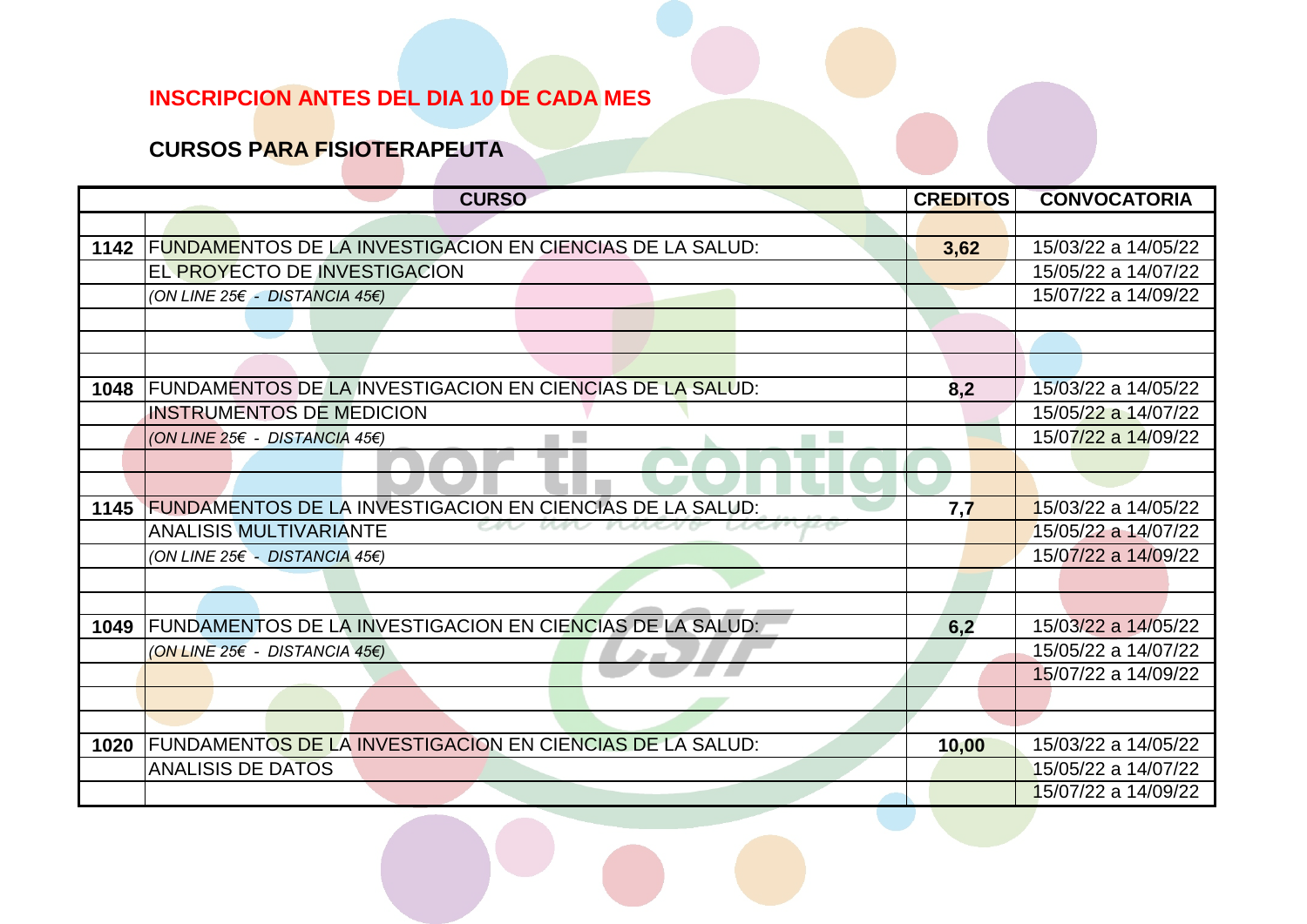#### **CURSOS PARA TERAPEUTA OCUPACIONAL**

|      | <b>CURSO</b>                                                    | <b>CREDITOS</b> | <b>CONVOCATORIA</b> |
|------|-----------------------------------------------------------------|-----------------|---------------------|
|      |                                                                 |                 |                     |
| 1048 | <b>FUNDAMENTOS DE LA INVESTIGACION EN CIENCIAS DE LA SALUD:</b> | 8,2             | 15/03/22 a 14/05/22 |
|      | <b>INSTRUMENTOS DE MEDICION</b>                                 |                 | 15/05/22 a 14/07/22 |
|      | (ON LINE 25 $\xi$ - DISTANCIA 45 $\xi$ )                        |                 | 15/07/22 a 14/09/22 |
|      |                                                                 |                 |                     |
|      |                                                                 |                 |                     |
| 1145 | FUNDAMENTOS DE LA INVESTIGACION EN CIENCIAS DE LA SALUD:        | 7,70            | 15/03/22 a 14/05/22 |
|      | <b>ANALISIS MULTIVARIANTE</b>                                   |                 | 15/05/22 a 14/07/22 |
|      | (ON LINE 25€ - DISTANCIA 45€)                                   |                 | 15/07/22 a 14/09/22 |
|      |                                                                 |                 |                     |
|      |                                                                 |                 |                     |

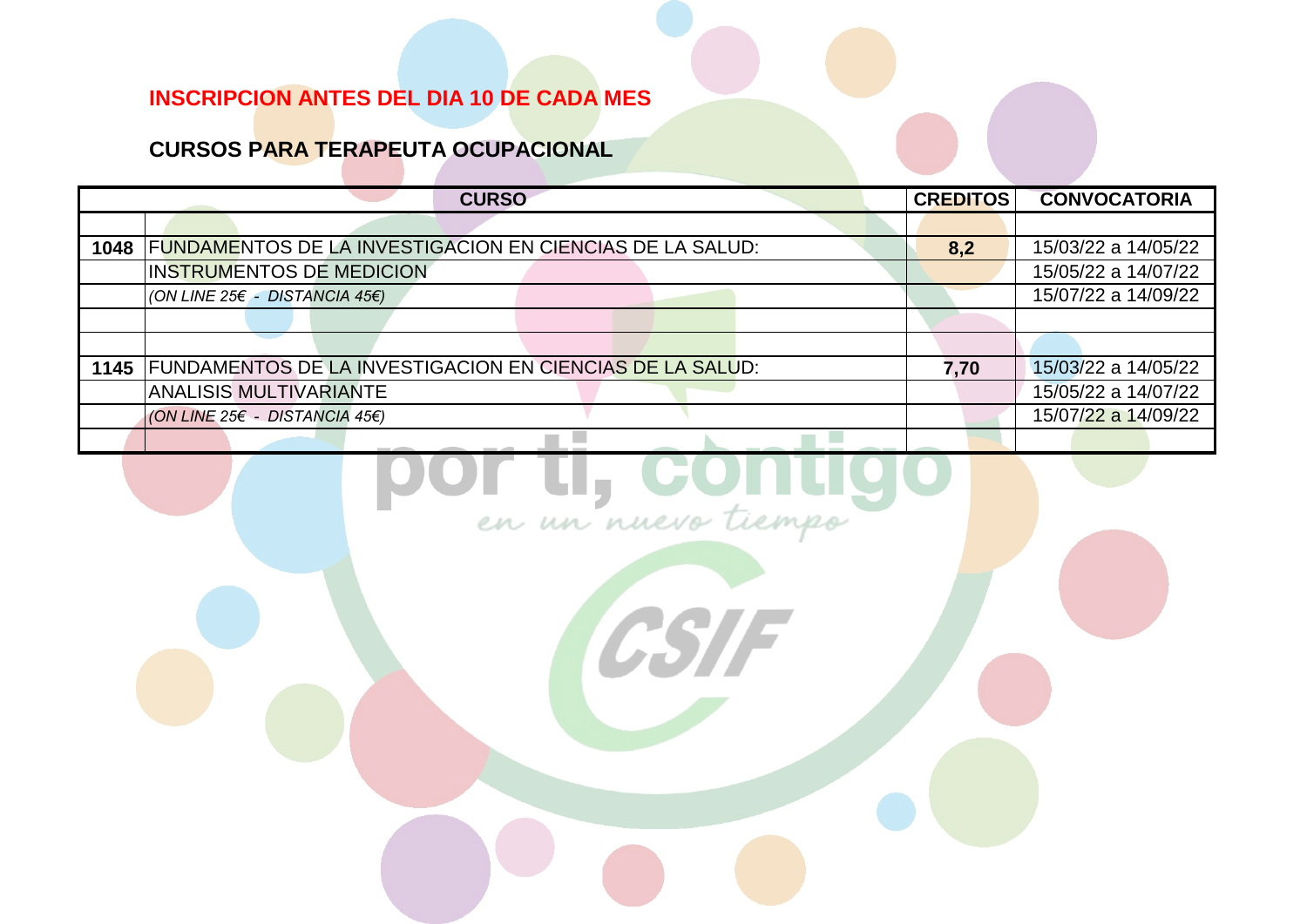## **CURSOS PARA DIETETICA y NUTRICION**

|      | <b>CURSO</b>                                                  | <b>CREDITOS</b> | <b>CONVOCATORIA</b> |
|------|---------------------------------------------------------------|-----------------|---------------------|
|      |                                                               |                 |                     |
|      | 1142 FUNDAMENTOS DE LA INVESTIGACION EN CIENCIAS DE LA SALUD: | 3,62            | 15/03/22 a 14/05/22 |
|      | EL PROYECTO DE INVESTIGACION                                  |                 | 15/05/22 a 14/07/22 |
|      | (ON LINE 25€ - DISTANCIA 45€)                                 |                 | 15/07/22 a 14/09/22 |
|      |                                                               |                 |                     |
|      |                                                               |                 |                     |
|      |                                                               |                 |                     |
| 1020 | FUNDAMENTOS DE LA INVESTIGACION EN CIENCIAS DE LA SALUD:      | 10,00           | 15/03/22 a 14/05/22 |
|      | <b>ANALISIS DE DATOS</b>                                      |                 | 15/05/22 a 14/07/22 |
|      |                                                               |                 | 15/07/22 a 14/09/22 |
|      |                                                               |                 |                     |
|      |                                                               |                 |                     |
| 1145 | FUNDAMENTOS DE LA INVESTIGACION EN CIENCIAS DE LA SALUD:      | 7,7             | 15/03/22 a 14/05/22 |
|      | <b>ANALISIS MULTIVARIANTE</b>                                 |                 | 15/05/22 a 14/07/22 |
|      | (ON LINE 25€ - DISTANCIA 45€)                                 |                 | 15/07/22 a 14/09/22 |
|      |                                                               |                 |                     |
|      |                                                               |                 |                     |
| 1049 | FUNDAMENTOS DE LA INVESTIGACION EN CIENCIAS DE LA SALUD:      | 6,2             | 15/03/22 a 14/05/22 |
|      | (ON LINE 25€ - DISTANCIA 45€)                                 |                 | 15/05/22 a 14/07/22 |
|      |                                                               |                 | 15/07/22 a 14/09/22 |
|      |                                                               |                 |                     |
|      |                                                               |                 |                     |
| 1048 | FUNDAMENTOS DE LA INVESTIGACION EN CIENCIAS DE LA SALUD:      | 8,2             | 15/03/22 a 14/05/22 |
|      | <b>INSTRUMENTOS DE MEDICION</b>                               |                 | 15/05/22 a 14/07/22 |
|      | (ON LINE 25€ - DISTANCIA 45€)                                 |                 | 15/07/22 a 14/09/22 |
|      |                                                               |                 |                     |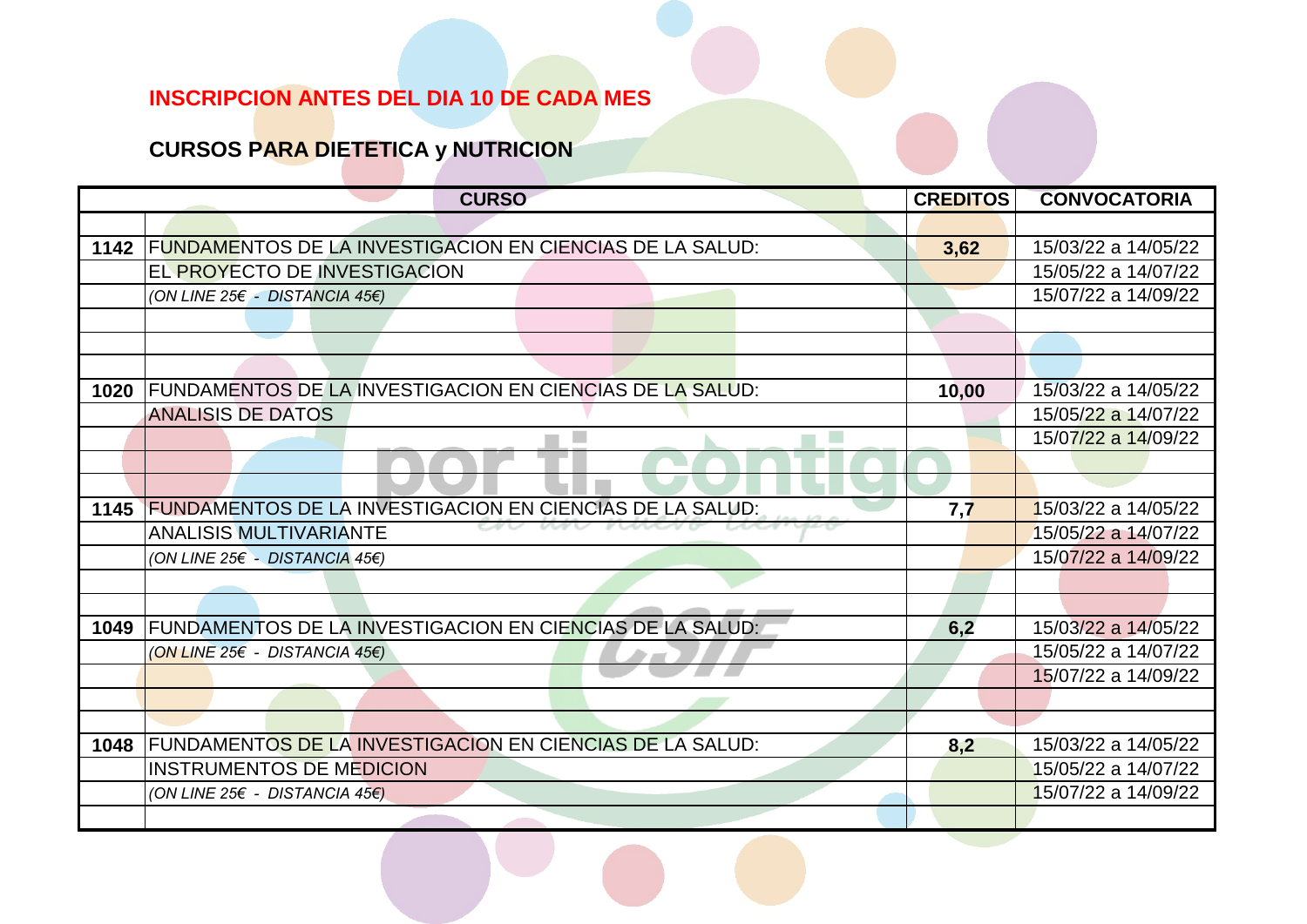#### **CURSOS PARA T.S. LABORATORIO**

|      |                               | <b>CURSO</b> |  |  | <b>CREDITOS</b> | <b>CONVOCATORIA</b> |
|------|-------------------------------|--------------|--|--|-----------------|---------------------|
|      |                               |              |  |  |                 |                     |
| 1014 | <b>ANALISIS DE ORINA</b>      |              |  |  | 4,20            | 15/03/22 a 14/05/22 |
|      | (ON LINE 25€ - DISTANCIA 45€) |              |  |  |                 | 15/05/22 a 14/07/22 |
|      |                               |              |  |  |                 | 15/07/22 a 14/09/22 |
|      |                               |              |  |  |                 |                     |

#### **INSCRIPCION ANTES DEL DIA 10 DE CADA MES**

# CURSOS PARA T.S. RADIODIAGNOSTICO

|      |  | <b>CURSO</b>                                           | $11.14 - 14.11.01101$<br>0.1001000                                 | <b>CREDITOSI</b> | <b>CONVOCATORIA</b> |
|------|--|--------------------------------------------------------|--------------------------------------------------------------------|------------------|---------------------|
|      |  |                                                        |                                                                    |                  |                     |
| 1164 |  |                                                        | IATENCION AL PACIENTE EN INSTALACIONES DE RADIODIAGNOSTICO PARA EL |                  | 15/03/22 a 14/05/22 |
|      |  | T.S. EN IMAGEN PARA EL DIAGNOSTICO Y MEDICINA NUCLEAR. |                                                                    |                  | 15/05/22 a 14/07/22 |
|      |  |                                                        |                                                                    |                  | 15/07/22 a 14/09/22 |
|      |  |                                                        |                                                                    |                  |                     |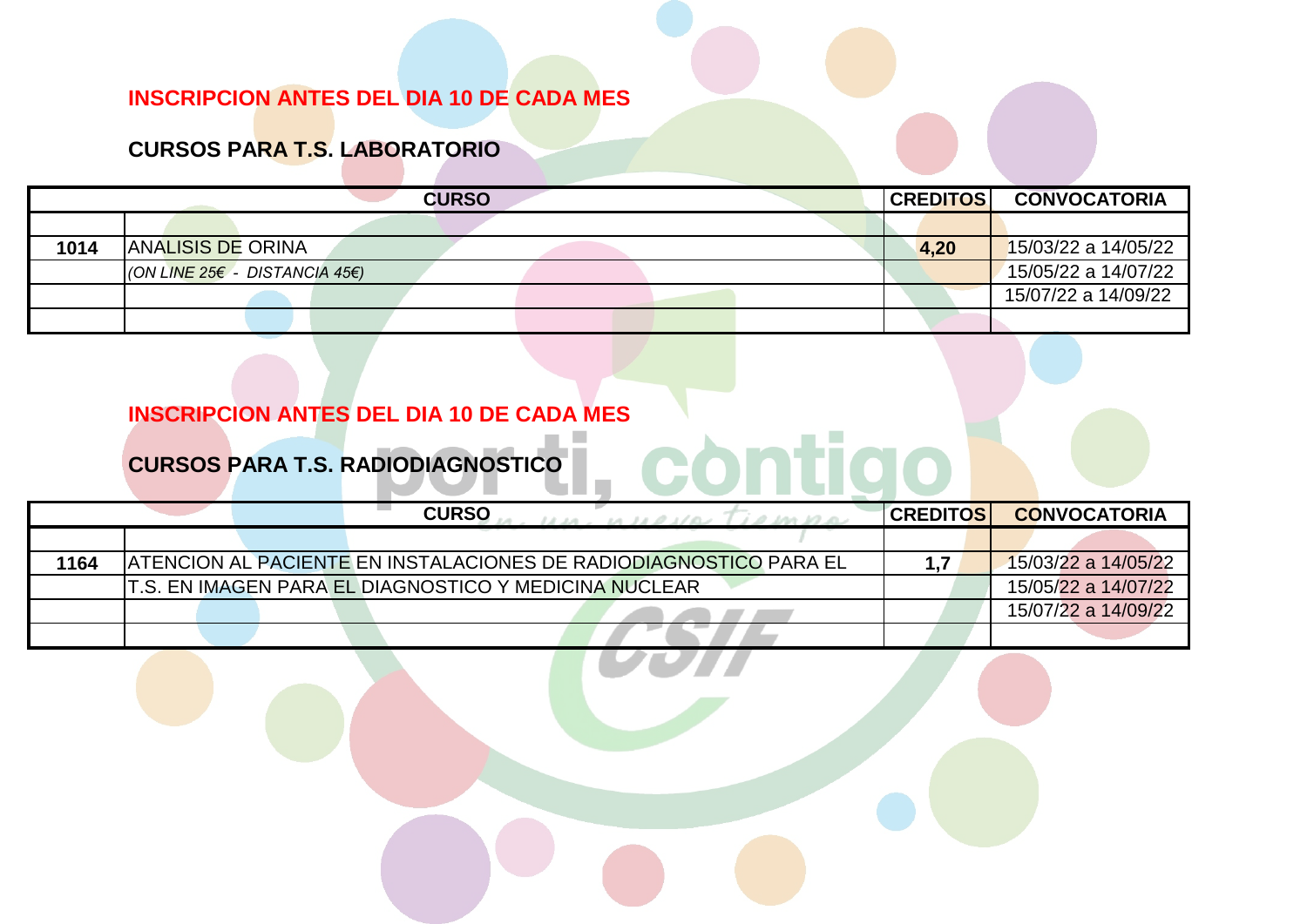#### **CURSOS TECNICO AUXILIAR EN CUIDADOS AUXILIARES ENFERMERIA**

|      | <b>CURSO</b>                                                  | <b>CREDITOS</b> | <b>CONVOCATORIA</b> |
|------|---------------------------------------------------------------|-----------------|---------------------|
|      |                                                               |                 |                     |
| 1015 | LA COMUNICACIÓN EN LA PRACTICA SANITARIA, PARA TCAE           | 2,44            | 15/03/22 a 14/05/22 |
|      | (ON LINE 25€ - DISTANCIA 45€)                                 |                 | 15/05/22 a 14/07/22 |
|      |                                                               |                 | 15/07/22 a 14/09/22 |
|      |                                                               |                 |                     |
|      |                                                               |                 |                     |
| 1016 | LA LABOR DEL TCAE EN LA ZONA INTRAQUIRURGICA: PUESTA AL DIA   | 5,62            | 15/03/22 a 14/05/22 |
|      | (ON LINE 25€ - DISTANCIA 45€)                                 |                 | 15/05/22 a 14/07/22 |
|      |                                                               |                 | 15/07/22 a 14/09/22 |
|      |                                                               |                 |                     |
|      |                                                               |                 |                     |
| 1030 | PUESTA AL DIA EN ALIMENTACION Y NUTRICION PARA TCAE           | 9,80            | 15/03/22 a 14/05/22 |
|      | (ON LINE 25€ - DISTANCIA 45€)<br>101000<br>$1112 - 121111111$ |                 | 15/05/22 a 14/07/22 |
|      |                                                               |                 | 15/07/22 a 14/09/22 |
|      |                                                               |                 |                     |
|      |                                                               |                 |                     |
| 1031 | AVANCES EN COMUNICACIÓN TERAPEUTICA EN CUIDADOS DE ENFERMERIA | 8,10            | 15/03/22 a 14/05/22 |
|      | (ON LINE 25€ - DISTANCIA 45€)                                 |                 | 15/05/22 a 14/07/22 |
|      |                                                               |                 | 15/07/22 a 14/09/22 |
|      |                                                               |                 |                     |
|      |                                                               |                 |                     |
| 1032 | EL TCAE ANTE EL PACIENTE PSIQUIATRICO HOSPITALIZADO           | 8,30            | 15/03/22 a 14/05/22 |
|      | (ON LINE 25€ - DISTANCIA 45€)                                 |                 | 15/05/22 a 14/07/22 |
|      |                                                               |                 | 15/07/22 a 14/09/22 |
|      |                                                               |                 |                     |
|      |                                                               |                 |                     |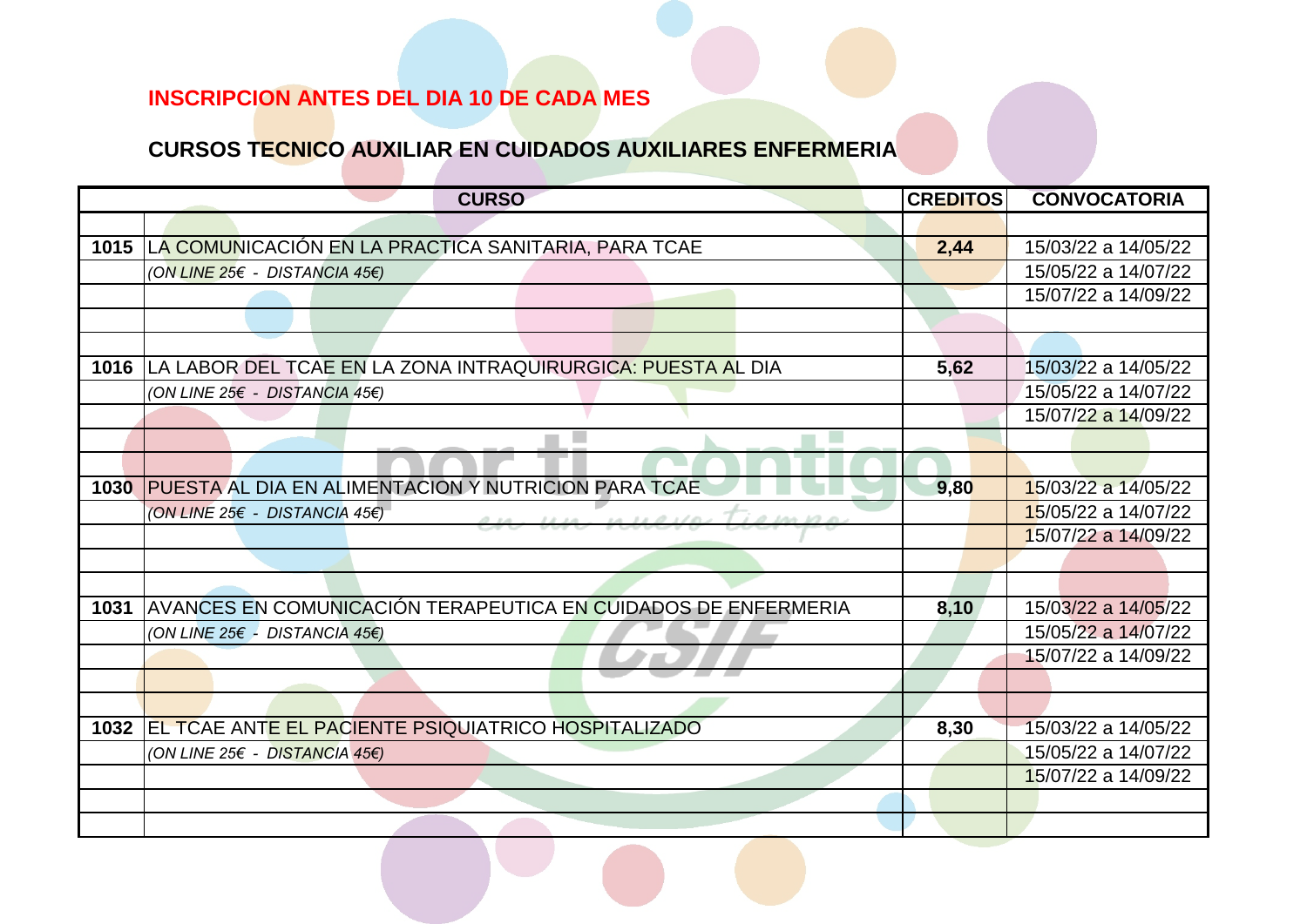| 1092 | CONOCIMIENTOS SOBRE ADMINISTRACION DE MEDICAMENTOS PARA TCAE       | 8,10 | 15/03/22 a 14/05/22 |
|------|--------------------------------------------------------------------|------|---------------------|
|      |                                                                    |      | 15/05/22 a 14/07/22 |
|      |                                                                    |      | 15/07/22 a 14/09/22 |
|      |                                                                    |      |                     |
|      |                                                                    |      |                     |
| 991  | RESUCITACION CARDIOPULMONAR BASICA Y DESFIBRILACION AUTOMATICA     | 3,40 | 15/03/22 a 14/05/22 |
|      | <b>PARA SANITARIOS Y PRIMEROS INTERVINIENTES</b>                   |      | 15/05/22 a 14/07/22 |
|      |                                                                    |      | 15/07/22 a 14/09/22 |
|      |                                                                    |      |                     |
|      |                                                                    |      |                     |
| 1087 | ACTUACION DEL TECNICO EN CUIDADOS AUXILIARES DE ENFERMERIA EN LA   |      |                     |
|      | UNIDAD DE URGENCIAS PEDIATRICAS                                    | 5,90 | 15/04/22 a 14/07/22 |
|      |                                                                    |      |                     |
|      |                                                                    |      |                     |
|      | 1075 ACTIVIDAD DEL TECNICO EN CUIDADOS AUXILIARES DE ENFERMERIA EN |      |                     |
|      | UCI SEGÚN PATOLOGIAS                                               | 5,80 | 15/03/22 a 14/05/22 |
|      | un nuevo Liem<br>en                                                |      | 15/05/22 a 14/07/22 |
|      |                                                                    |      | 15/07/22 a 14/09/22 |
|      |                                                                    |      |                     |
| 1076 | CALIDAD EN EL SISTEMA DE SALUD PARA T.C.A.E.                       | 4,70 | 15/03/22 a 14/05/22 |
|      |                                                                    |      | 15/05/22 a 14/07/22 |
|      |                                                                    |      | 15/07/22 a 14/09/22 |
|      |                                                                    |      |                     |